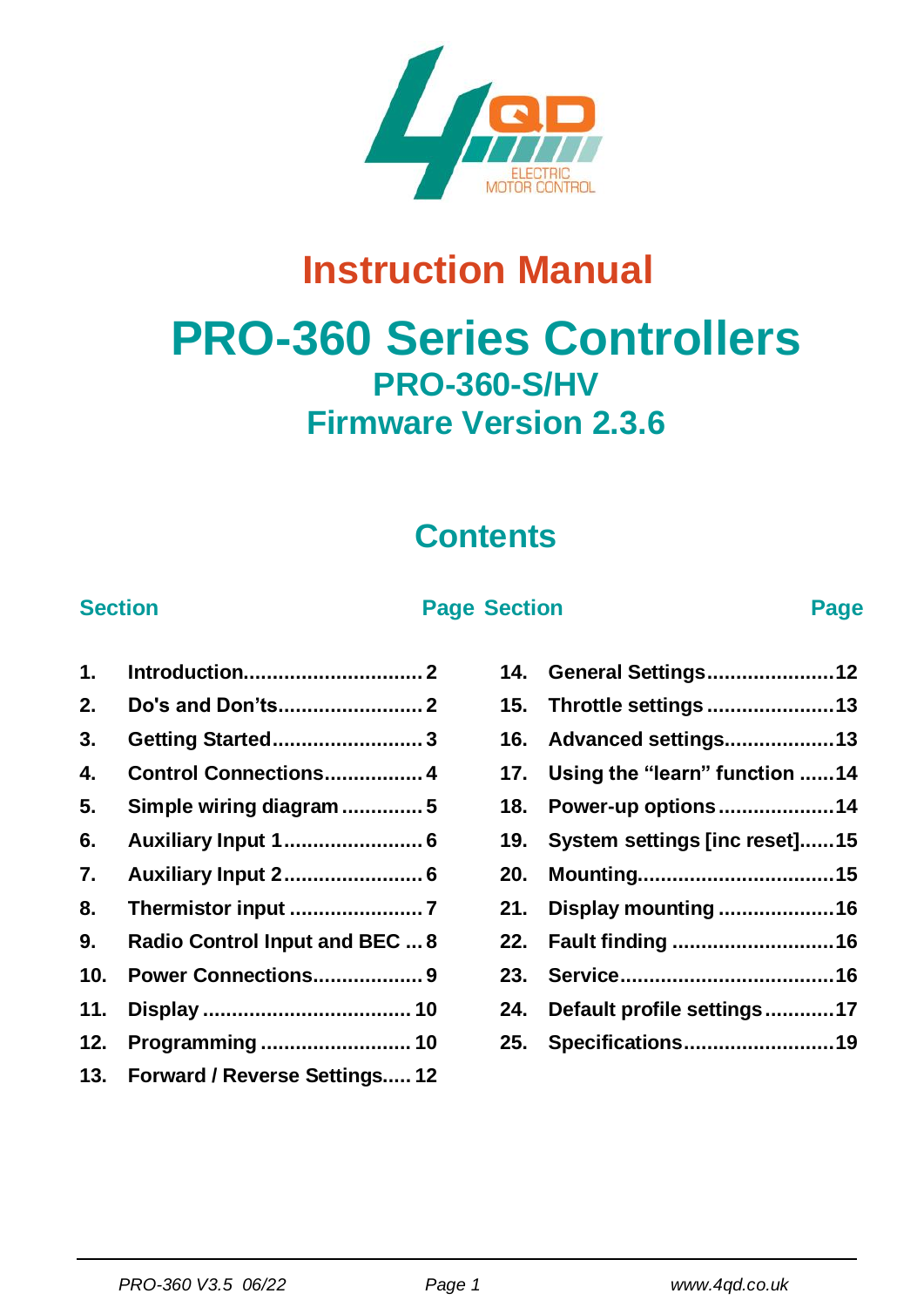## <span id="page-1-0"></span>**1. Introduction**

The Pro-360 is an advanced digital PWM motor controller for currents up to 360A. It uses a specialist microprocessor to control a full H-bridge design that does not require relays for reversing. The display provides key information to the operator, and can be mounted separately to the controller if required. It has a full range of features and is very easy to configure if required.

### <span id="page-1-1"></span>**2. Do's and Don'ts**

Warning – the Pro-360 does not have reverse polarity protection. Connecting the battery wires incorrectly WILL destroy the controller.

#### **Do**

- **Do r**ead the instructions fully before installing.
- **Do** take care to connect the battery wires with the correct polarity.
- **Do** fit a motor suppression capacitor, and ferrite rings.
- **Do** twist the motor wires together if possible.
- <span id="page-1-2"></span>• **Do** call 4QD if you are uncertain about something.

#### **Do not**

• **Do not** allow water to get onto the circuit boards.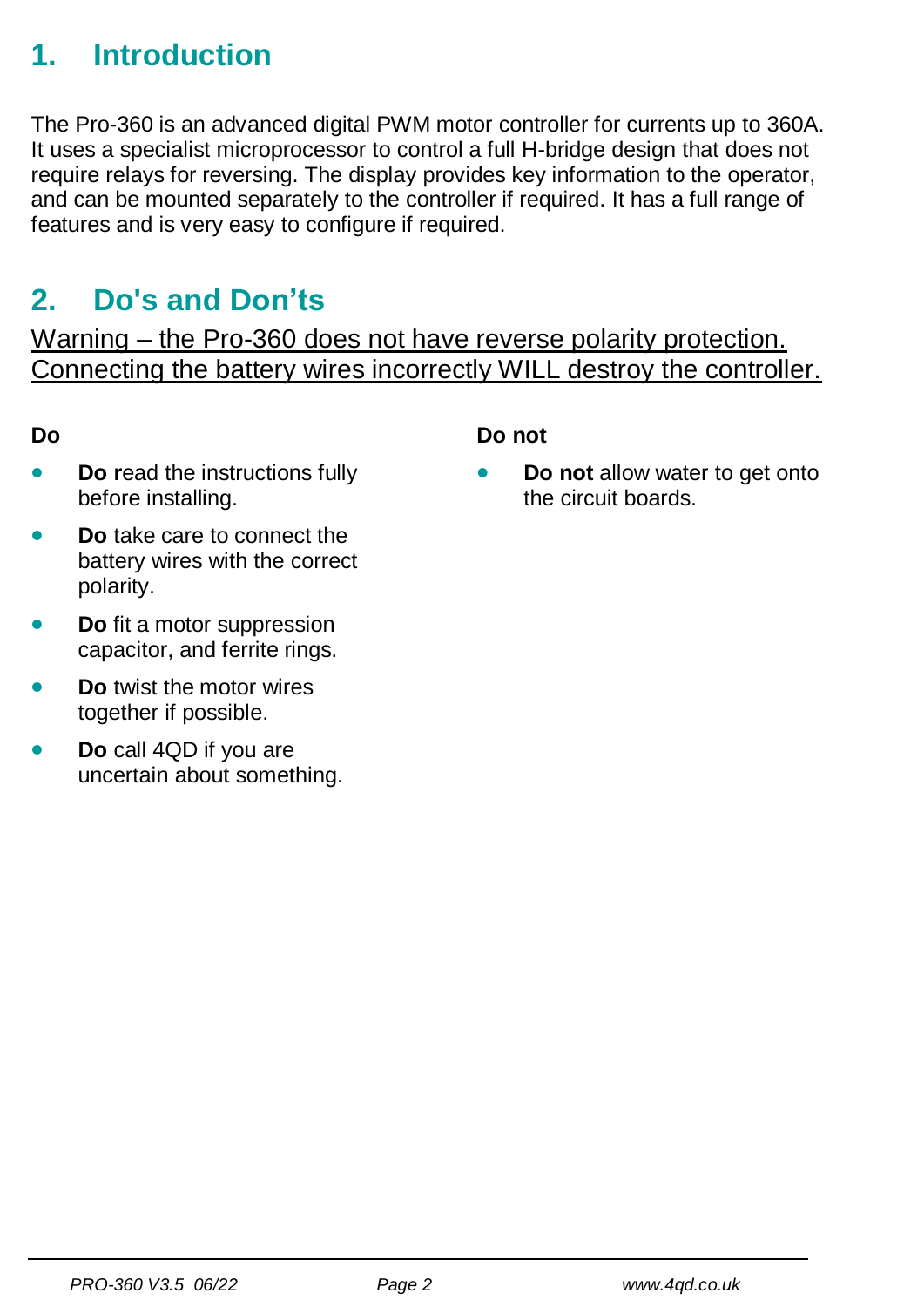# **3. Getting Started**



- Remove the four screws that hold the cover to the end plates and lift off the cover.
- <span id="page-2-0"></span>• The Pro-360 is supplied with the keypad and / or display cables not connected to their sockets. These should be plugged in once the Pro-360 has been fixed in position, the control and power connections made, and you are ready to start operation. The keypad socket in marked LCDCTRL.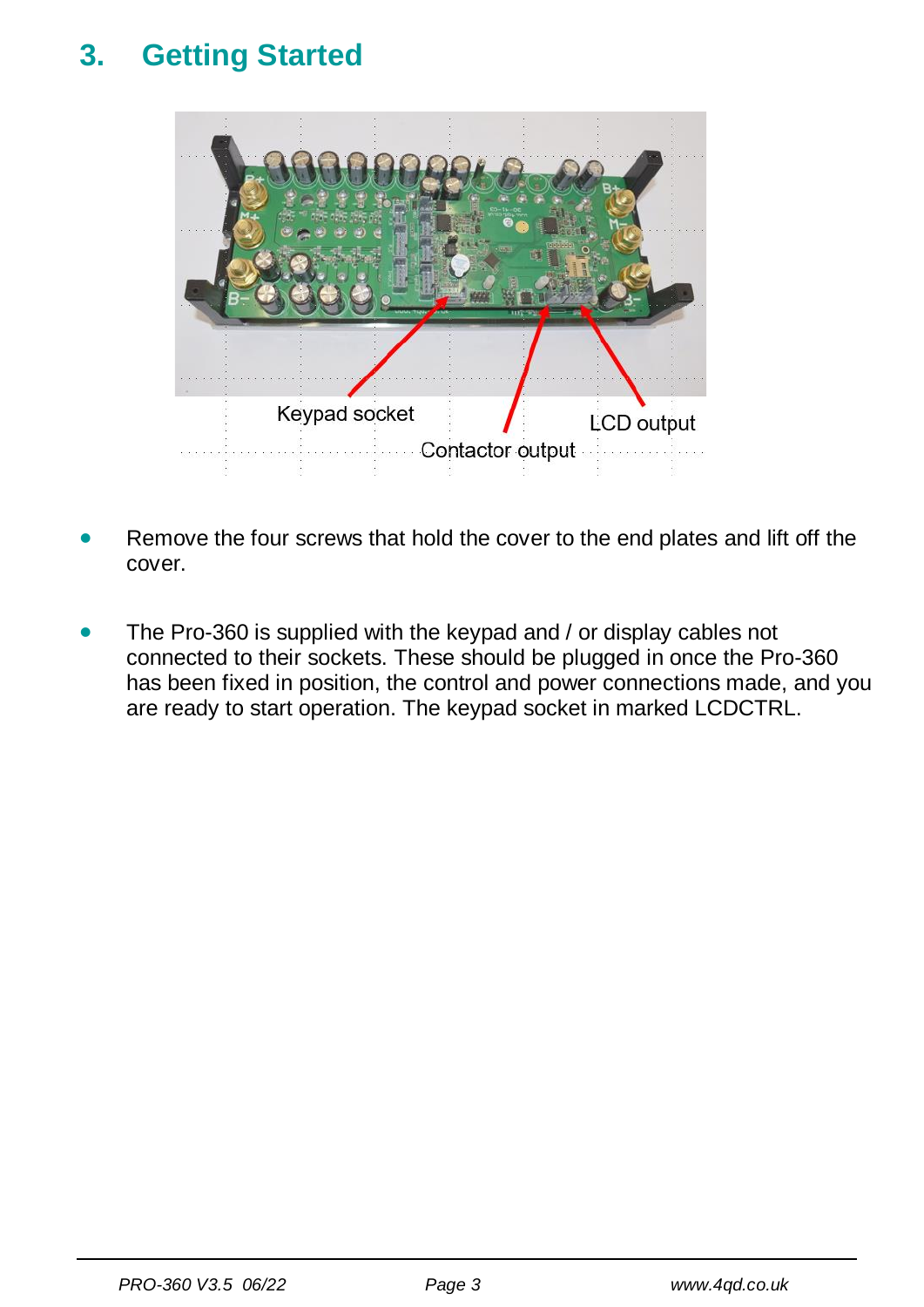# **4. Control Connections**

The control input sockets are shown below.



The main control input and brake should be wired as shown below [they are compatible with Pro-120/150 and DNO/VTX installations].

<span id="page-3-0"></span>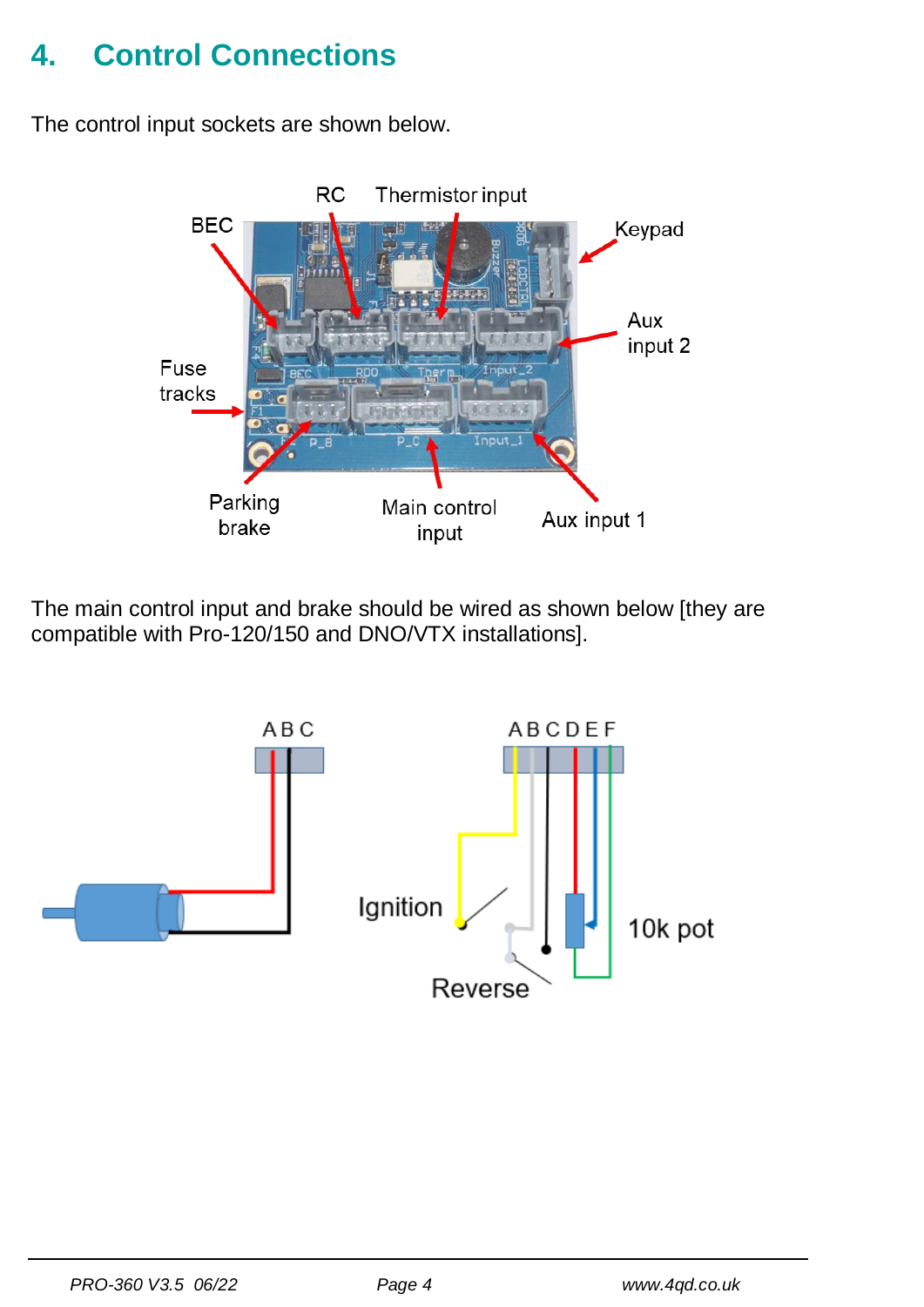# **5. Simple wiring diagram**

This diagram shows the basic connections needed to get the Pro-360 running.

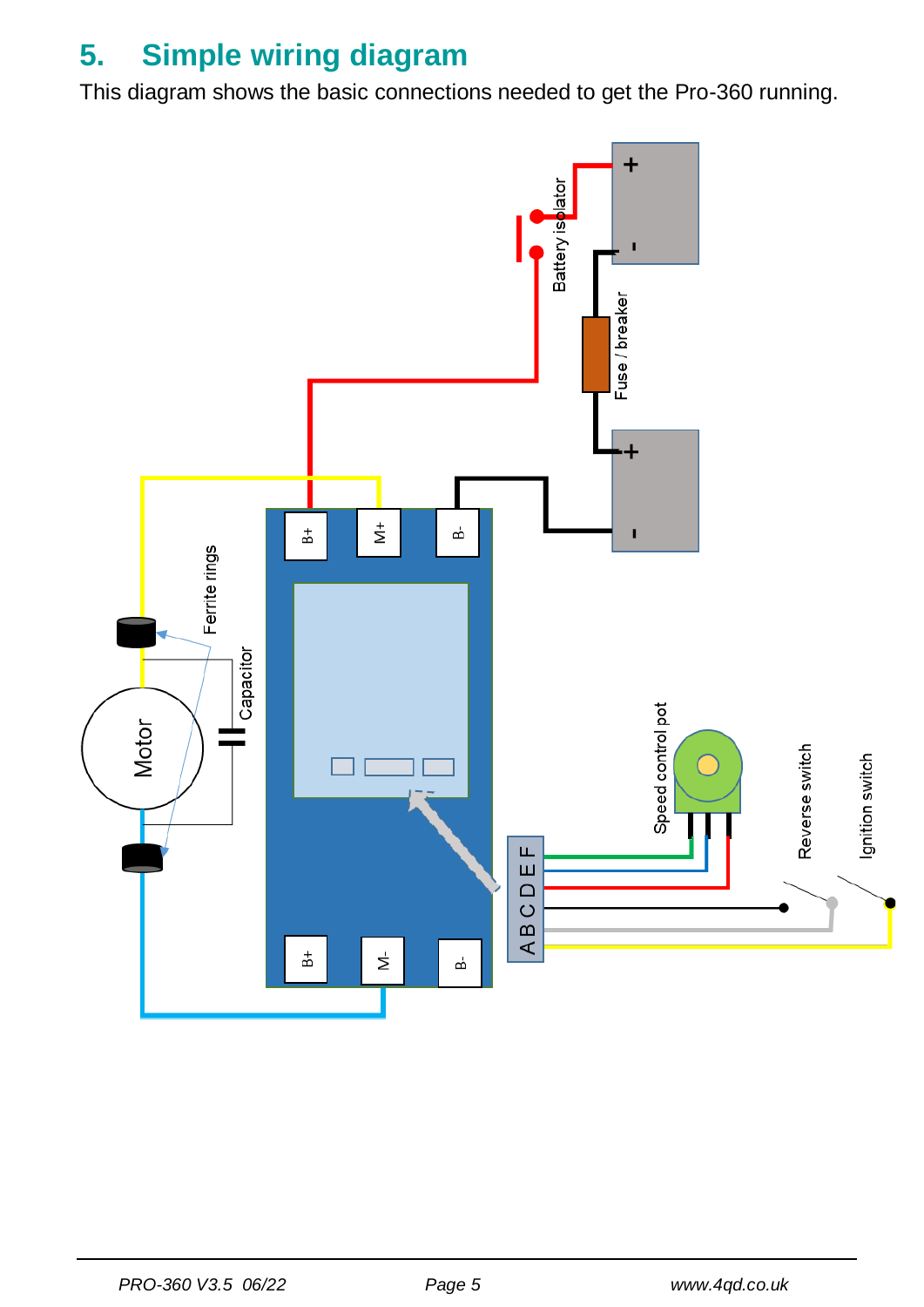# <span id="page-5-0"></span>**6. Auxiliary Input 1**

Has the following functions.



- **A - Deadman's handle**. There are 2 modes of deadman operation. In "std" if this pin is connected to Gnd then the Pro-360 will follow the active profile ramp down to zero, it will ramp up again when Gnd is removed. In "safe" this pin must be connected to Gnd for operation to start.
- **B - Alternate profile**. If this pin is connected to Gnd the Pro-360 will start up in the alternate profile defined in the profile that was operating without the Gnd present. This allows easy switching between any two profiles.
- **C - L1**. If this pin is connected to Gnd then the Pro-360 will behave as follows…
	- If push button operation is selected as the throttle input mode, grounding L1 will start forward operation up to the speed set by the throttle setting.
	- If limit switch operation is selected [advanced settings] grounding L1 will select forward operation.
- **D - Emergency stop**. If this pin is connected to Gnd then the Pro-360 will stop immediately. It will not start up again until the Gnd is removed, and the ignition has been turned off / on.

### <span id="page-5-1"></span>**7. Auxiliary Input 2**

Has the following functions.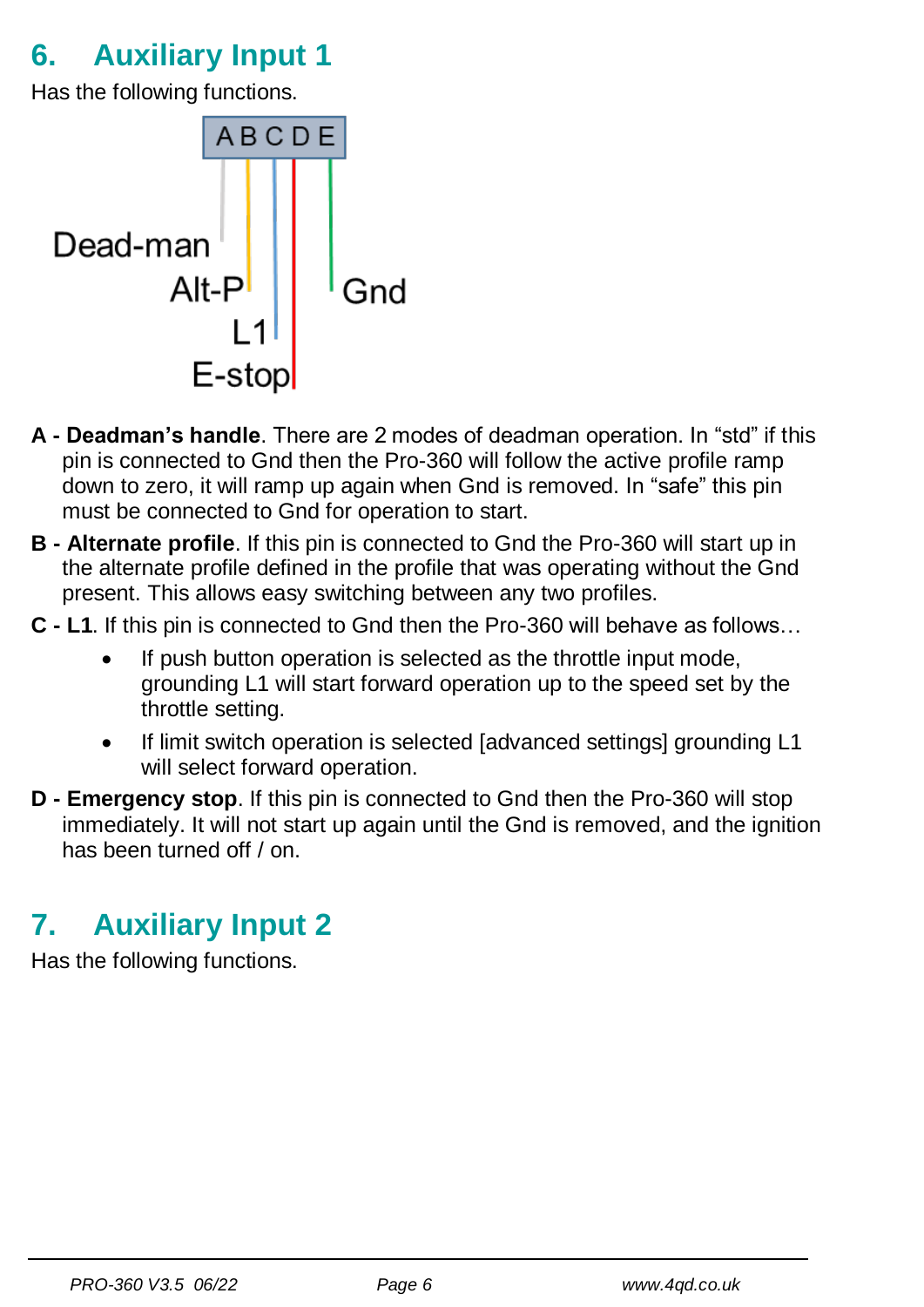

**C - Speed.** This pin can be used with our speed sensor kit [part number SEN-SPD] for top speed limiting. The sensor is powered by the BEC supply and delivers a 5V pulse proportional to the speed of the shaft that the magnet is attached to.

**D-L2.** If this pin is connected to Gnd then the Pro-360 will behave as follows…

- If push button operation is selected as throttle input mode, grounding L2 will start reverse operation up to the speed set by the throttle setting.
- If limit switch operation is selected [advanced settings] grounding L2 will select reverse operation.

### <span id="page-6-0"></span>**8. Thermistor input**

Can be used to connect 1 or 2 sensors to monitor external temperatures.



Sensor X is connected to C and D, Sensor Y to A and B.

<span id="page-6-1"></span>Once the sensors have been installed they must be enabled in the profile menu.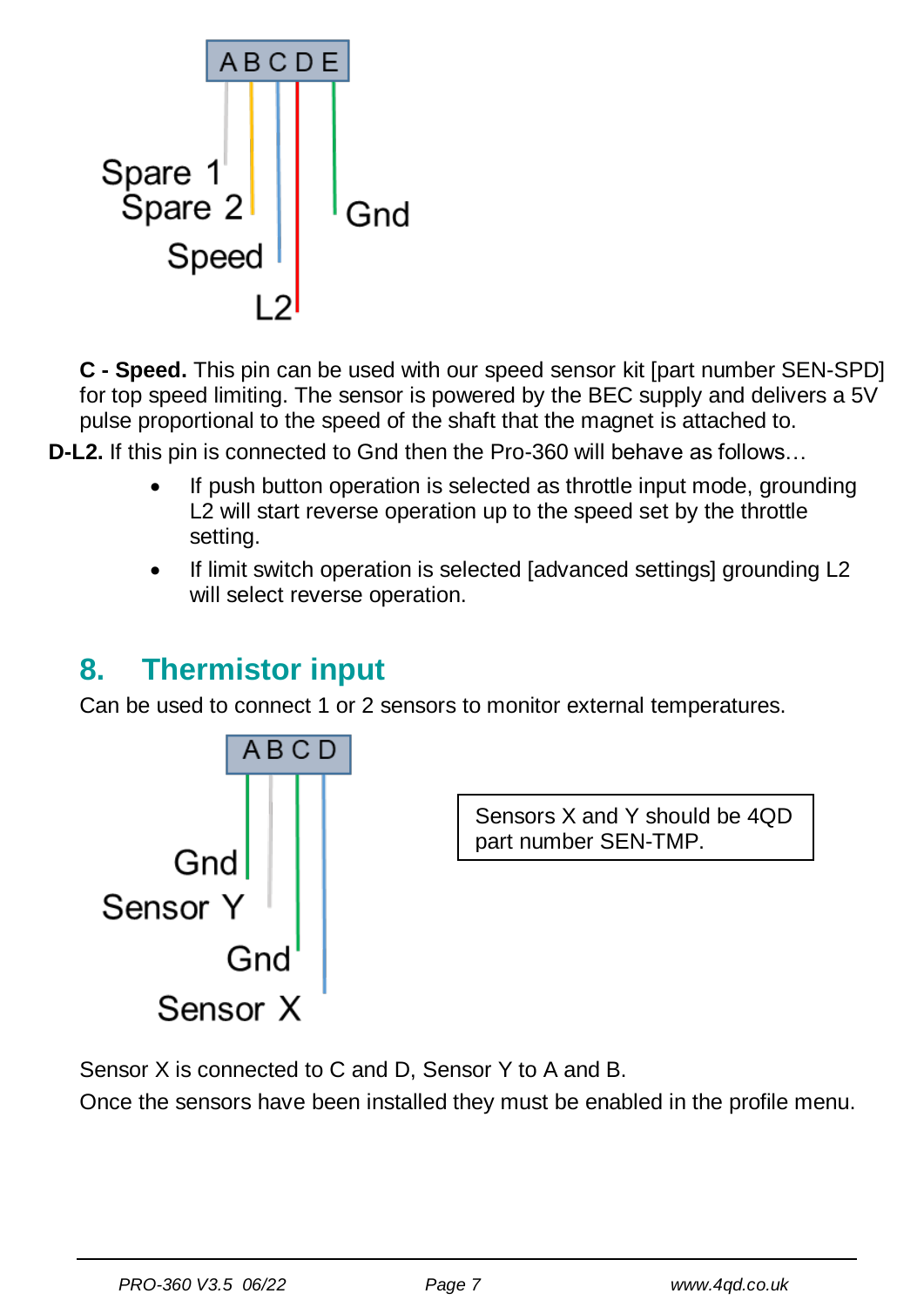# **9. Radio Control Input and BEC**

The Pro-360 will accept a standard hobbyist radio control servo signal directly from a receiver. The receiver should be connected to pins B, C, and D. Pin D is linked to pin A by Lk1, this can be removed if a 4 wire radio connection is required.



The Pro-360 is pre-programmed to work with the majority of radio receivers. Profiles 7 and 8 are configured for RC single ended and RC joystick use. Depending on your radio system you may need to use the RC learn function to properly match the Pro-360 to your receiver output.

The RDO port can act as a BEC for currents up to 1A. Pin B of the adjacent BEC port can be used in parallel to increase this to 2A if required.

### **Fail safe operation**

The Pro-360 will detect a break in the connection between itself and the radio receiver, or if the signal from the receiver goes out of limits, and will ramp down to zero.

<span id="page-7-0"></span>To guard against radio transmitter failure or out of range situations it will be necessary to configure the failsafe facility in the radio receiver.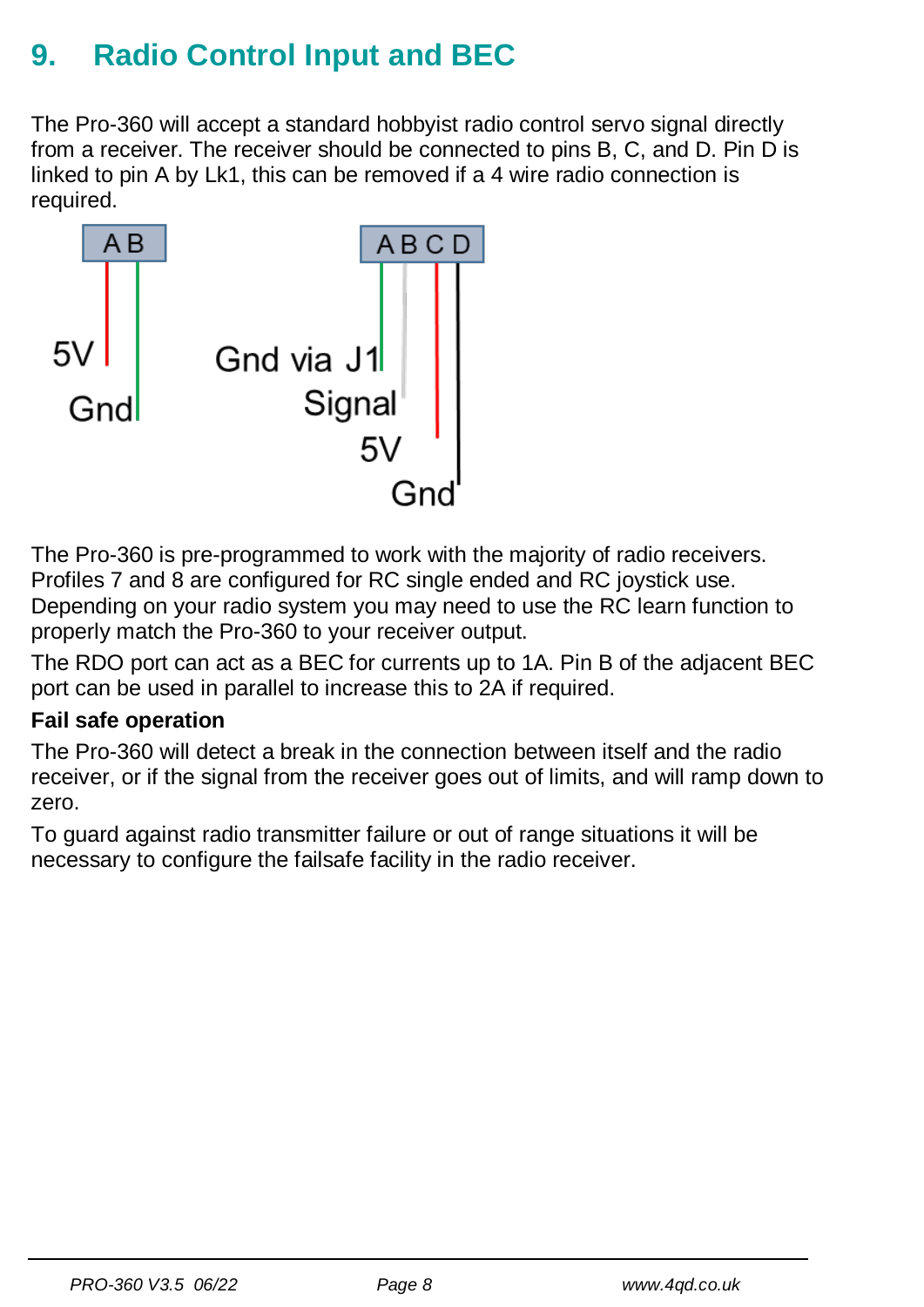### **10. Power Connections**

The power connections are M8 diameter threaded posts. The wire used should be of a diameter appropriate for the load envisaged.

### **Battery Wiring**

Keep the battery wiring as short as possible to reduce the load on the main capacitors.

#### Motor Wiring

To reduce electrical noise the motor wires should be kept close to each other and twisted together if possible. A 10nF 100V disc ceramic motor suppression capacitor should be fitted across the brushes of the motor. Ferrite rings should be fitted on the motor wires. See the knowledgebase on our website for more information on noise suppression.

If the motor rotates in the wrong direction, swap over the M+ and M- wires.

Battery Circuit Breaker

A circuit breaker or fuse should be fitted in the battery wiring. The rating should be above that of the motors normal operating current.

A battery isolator switch should also be fitted to provide an emergency disconnection capability. In some applications such an isolator is a legal requirement.

#### **Contactor**

The Pro-360 has provision to drive a failsafe contactor which can provide an emergency disconnection in the event of a controller failure. Details of how to implement this feature are in the knowledgebase on our website.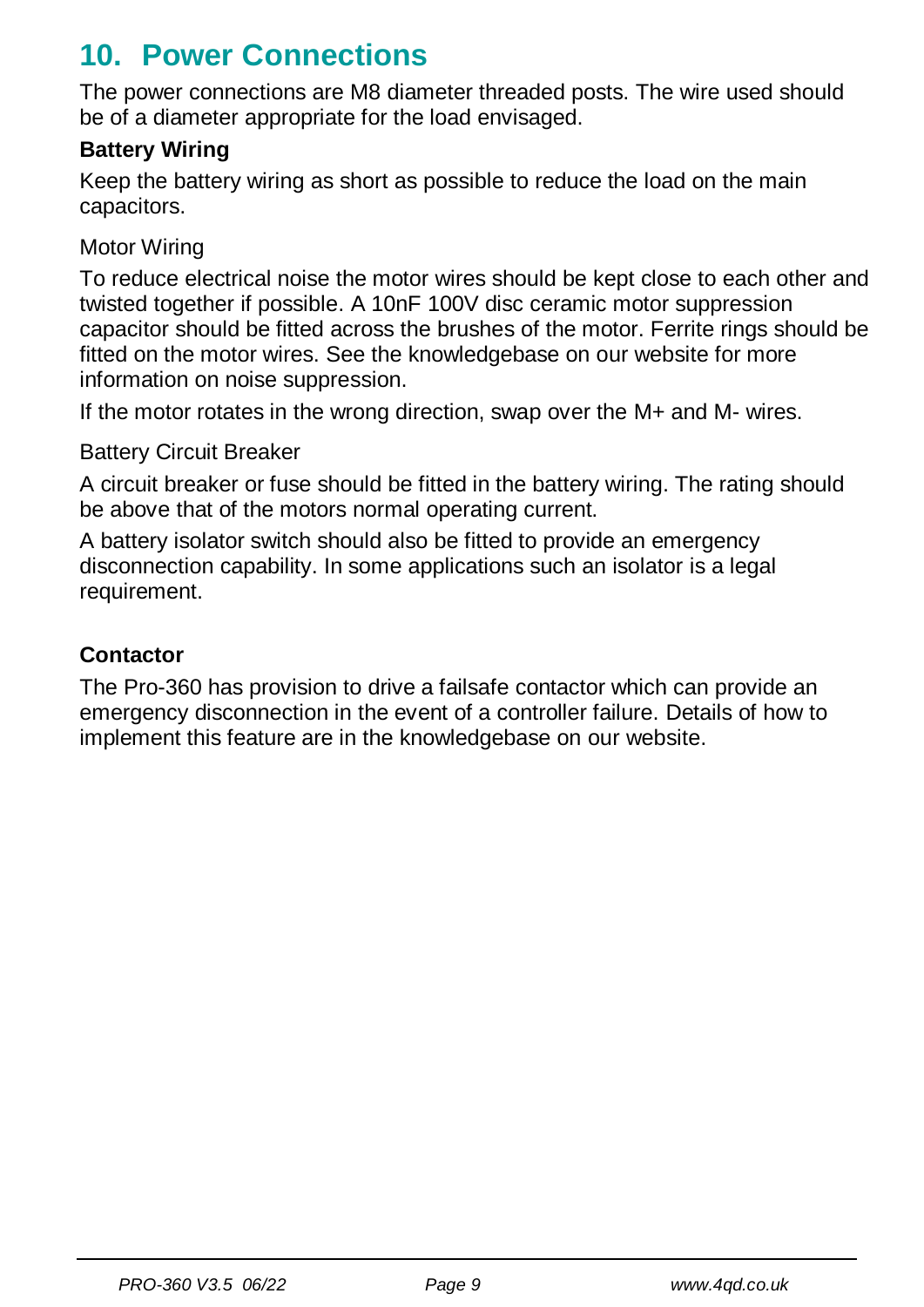# <span id="page-9-0"></span>**11. Display**

The Pro-360 has a 2 line display to display useful information during operation and programming.

During operation the display will show information in this format:



Volts = battery voltage.

Duty cycle = % of battery voltage being applied to the motor  $I =$  reversel.

Motor current<sup>1</sup> = instantaneous motor current in amps.

Profile = profile currently selected [suffix R indicates reverse].

Temp = temperature in 'C. Prefix C denotes controller temp<sup>2</sup>, prefix  $X/Y$  denotes sensor X / Y temp. X and Y are only displayed if switched on in software.

Battery current<sup>3</sup> = average current being drawn from the battery in amps. Note the difference between this and motor current.

The display also shows any alert or fault information.

Notes:

 $1$  This part of the display can be set to show RPM or speed in mph or kph [Up button].

 $2$  The controller temperature is calibrated at 60 $^{\circ}$ C, values below this may not be accurate.

 $3$  This part of the display can be set to show power in W or HP [Down button].

A display adaptor board is available that allows the display and / or keypad to be mounted remotely from the Pro-360.

# <span id="page-9-1"></span>**12. Programming**

The Pro-360 has 15 profiles, 14 of which can be edited to suit the user. Each profile has a number of settings which control various aspects of the controller's behavior. We have configured the first 9 profiles with values that are a good starting point for the most popular applications, full details are in the table at the end of the manual.

It is not possible to make changes to profile 01, to save changes you must first select another profile.

To edit the settings the SEL button should be held down while turning on the ignition, you can then navigate through the options and settings as shown in the menu structure below. Remember to use the menu option to save changes.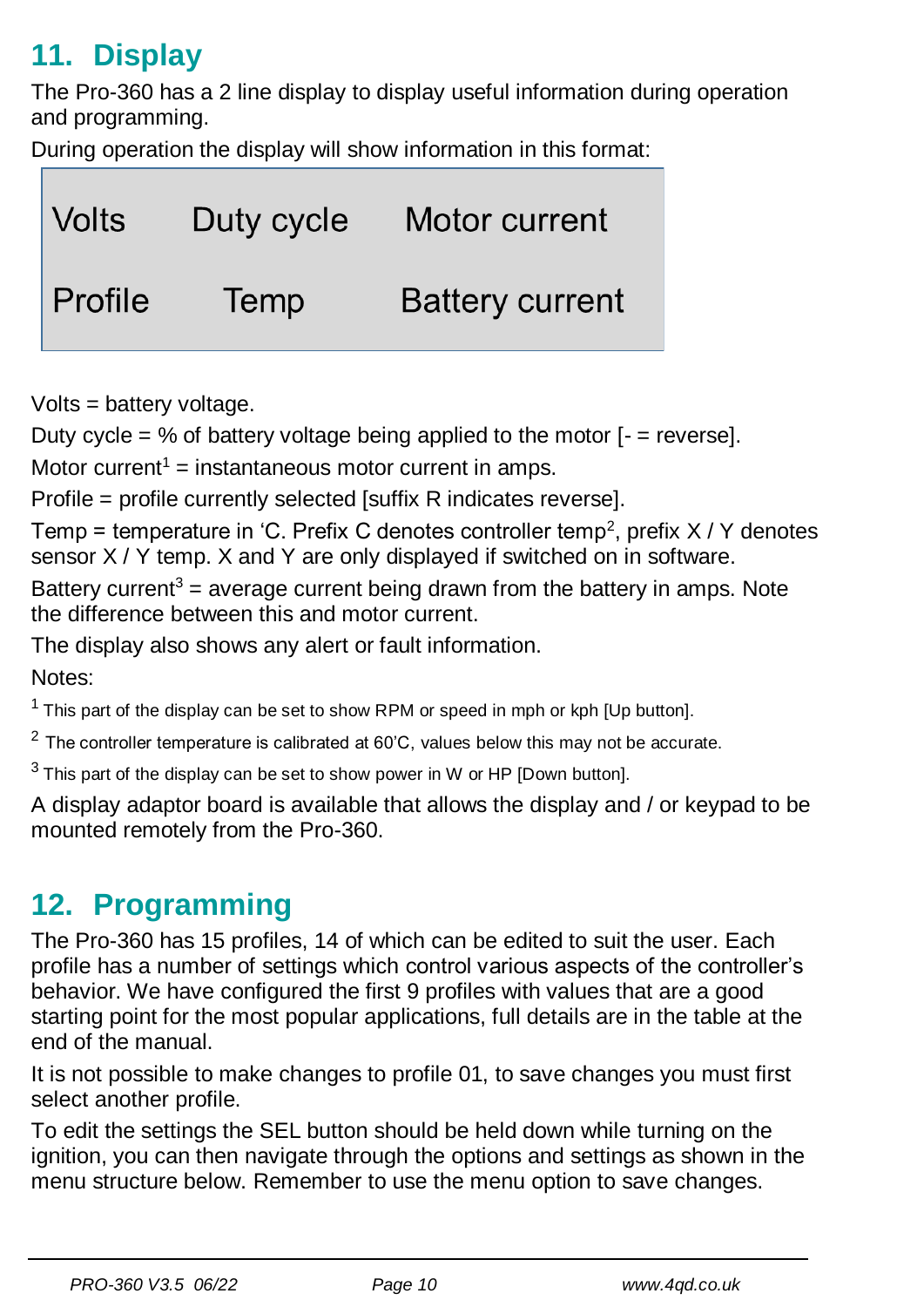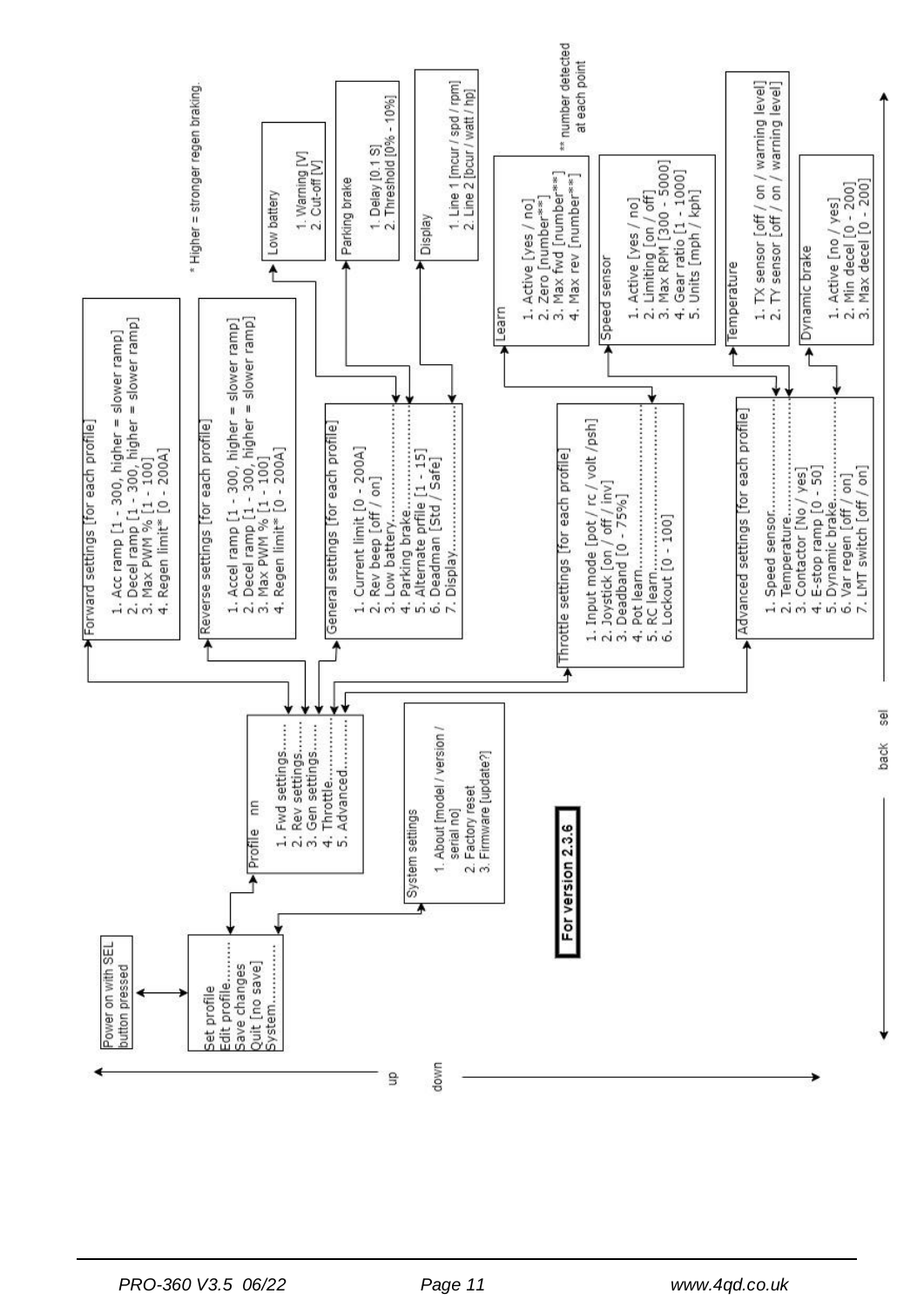### <span id="page-11-0"></span>**13. Forward / Reverse Settings**

- 13.1 "Accel ramp". Sets the time taken to reach Max PWM. 1 300 corresponds to 0.1 - 30 seconds.
- 13.2 "Decel ramp". Sets the time taken to slow down to zero. 1 300 corresponds to 0.1 - 30 seconds.
- 13.3 "Max PWM". Sets the maximum percentage of battery voltage that can be applied to the motor.
- 13.4 "Regen limit". Sets the upper limit of the regen braking current. This works in conjunction with "Decel ramp" to control the braking effect.

A slow "Decel ramp" [high number] will generate low regen currents. A low "Regen limit" will allow the motor to coast more.

### <span id="page-11-1"></span>**14. General Settings**

- 14.1 "Current limit". Sets the maximum motor current that the Pro-360 will allow. If the motor / load tries to exceed this value the PWM duty cycle will be reduced.This can be used to provide a torque limiting function.
- 14.2 "Reverse beep". Switches the reversing beeper on or off.
- 14.3 "Low battery". Allows the alert and cut-off voltages to be set. When the low battery alert activates, the Pro-360 will reduce its maximum speed by 50%.
- 14.4 "Parking brake". Sets the time delay before the parking brake is applied, and the power threshold that must be reached before the parking brake is released.
- 14.5 "Alternate profile". Sets the profile to be selected if the Alt-P input is activated, and the Pro-360 re-started.
- 14.6 "Deadman". Switches between push to stop [std] and push to go [safe] modes.
- 14.7 "Display". Selects what information is displayed on the right hand fields of the display. Line1 can show motor current, speed, or RPM. Line 2 can show battery current, power in Watts, or power in HP. These fields can also be scrolled during operation by pressing the up and down buttons.

Note; There is also a "System current limit" which is not user adjustable. If the load tries to exceed this value a message is shown, and the controller will shut down to protect itself.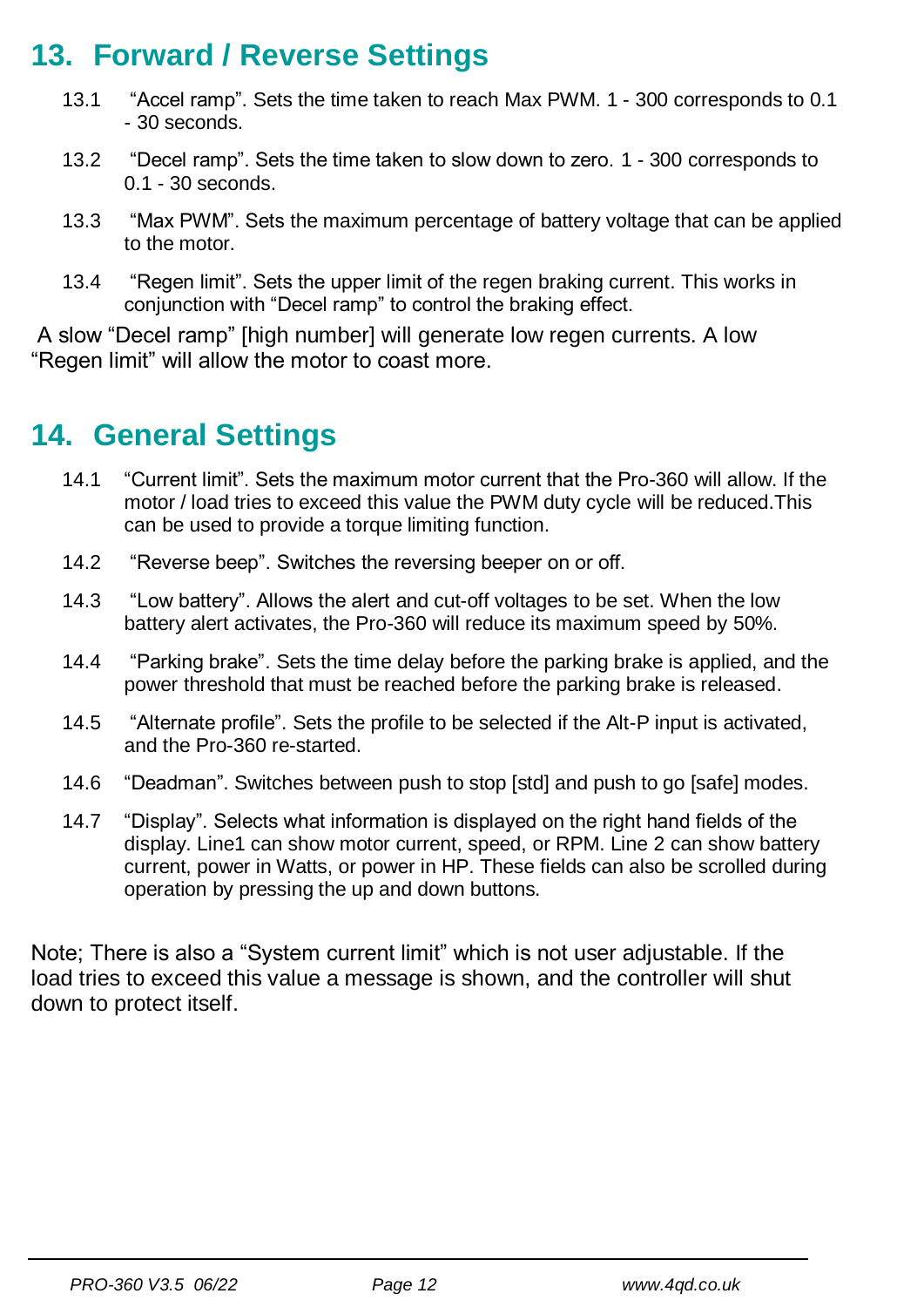### <span id="page-12-0"></span>**15. Throttle settings**

- 15.1 "Input mode". Selects the input to be used. Pot will use the signal applied to pin B of the control port. RC will use the RDO port. Volt will also use the signal on pin B of the control port but the pot fault checks will be disabled.
- 15.2 "Joystick". Selects either single ended or joystick [center-off / wig-wag] mode.
- 15.3 "Deadband". Sets the amount of input required before the output starts [joystick mode only].
- 15.4 "Pot learn". See Section 16. [also used for Volt mode].
- 15.5 "RC learn." See Section 16.
- 15.6 "Lockout". Prevents the motor starting if the Pro-360 is switched on with the throttle not at zero. This setting defines the throttle position above which this occurs.

### <span id="page-12-1"></span>**16. Advanced settings**

- 16.1 "Speed sensor".
	- "Active" switches on the speed sensor input.
	- "Limiting" activates the top speed limiting function.
	- "MAX rpm" sets the limit beyond which the controller will reduce the power.
	- "Gear ratio" defines the ratio between the RPM measured by the speed sensor and the actual vehicle speed. A worked example is on our website knowledge base.
	- "Units" selects mph or kph.
- 16.2 "Temperature".
	- "Air" selects standard or hot ambient environments. Hot mode raises the temperatures at which the over temperature warning and cut-off operate to 65 and 70'C.
	- "TX / TY Sensor" activates the external temperature sensors X and / or Y. Each sensor can have its own warning level set. Once activated the Pro-160 will display each sensor temperature in turn. Note: the controller sensor [C] is calibrated differently to the X and Y sensors, they may not give exactly the same readings at start up.
- 16.3 "Contactor". Allows use of a failsafe contactor. This can be in either the motor or battery line as required. See the knowledge base on our website for more details.
- 16.4 "E-stop ramp" Sets the time taken to slow down to zero when the E-stop input is activated. The default time is 0.5S.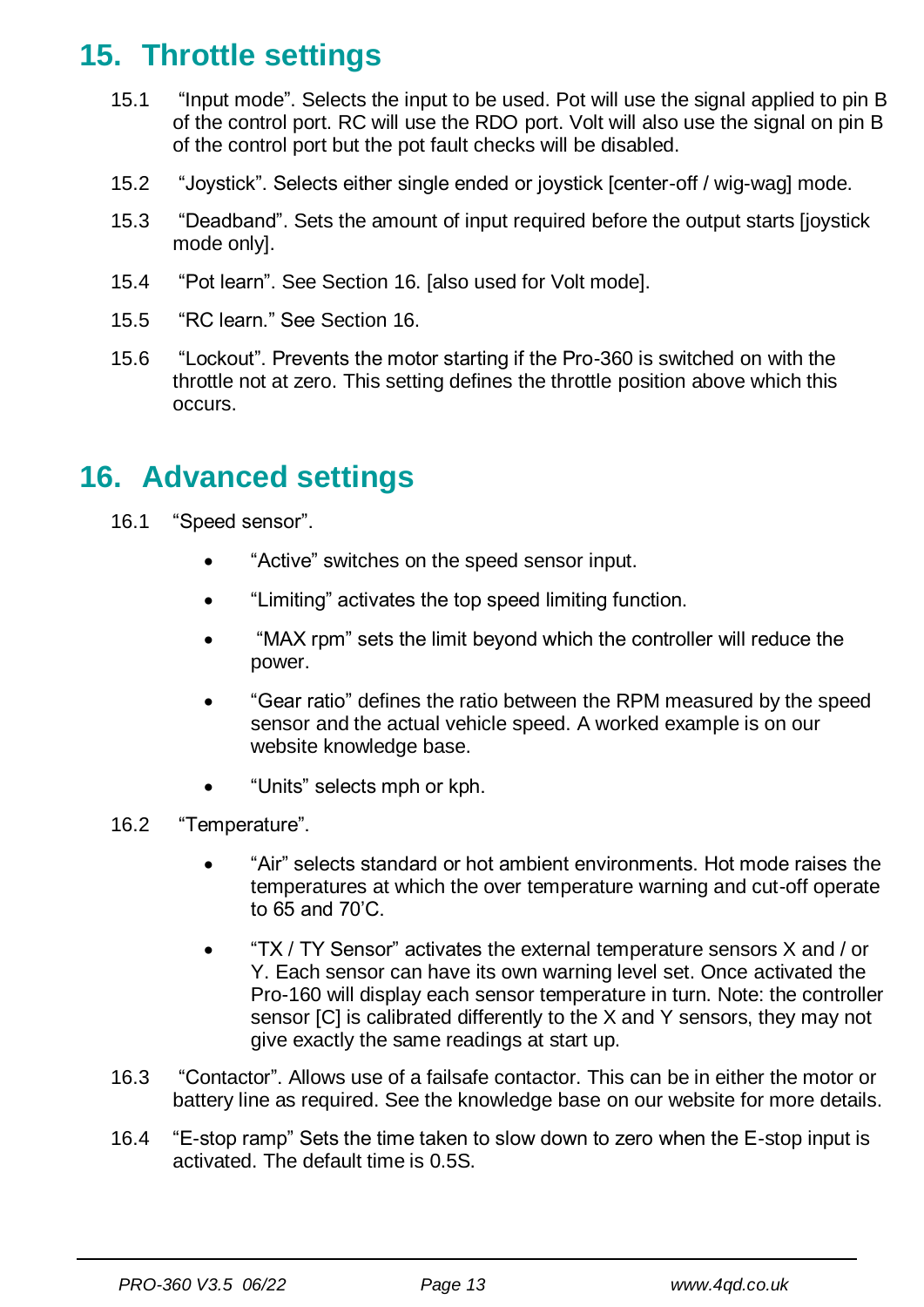- 16.5 "Dynamic brake" aka tram mode. Only works with joystick mode enabled. Moving the joystick forward gives acceleration, returning the joystick to the center off position causes the motor to slow down [or coast] according to the "max deceleration" time set. Moving the joystick further into the reverse sector will give an increasing braking effect up to the "min deceleration" time. D is displayed to indicate that dynamic braking is being applied. This mode will work in either direction, but the change from forward to reverse travel will only occur when the motor is stopped and the joystick is centered.
- 16.6 "Variable regen". This allows the regen current to be varied on the fly by means of a 0V – 5V signal [e.g. from a pot fed from the BEC socket] applied to pin B of the thermistor input. Note that temperature sensor Y cannot be used at the same time.
- 16.7 "LMT switch" Allows the use of limit switches to toggle the direction of travel. The controller will initially start in the direction set by the reverse switch, grounding L1 will switch to forward travel, grounding L2 will switch to reverse travel.

### <span id="page-13-0"></span>**17. Using the "learn" function**

The "learn" function allow you to match zero speed, full forward, and full reverse from the Pro-360 to specific input signals from your pot, radio control receiver, or other input source.

- 17.1 Set either "Pot learn" or "RC learn" active [only one per profile].
- 17.2 Select "Learn zero" and press SEL, the Pro-360 will show a number related to the value detected from the pot [or other input].
- 17.3 Set the pot, transmitter stick, or other input to the position you want to have as zero, and press SEL to capture the associated number.
- 17.4 Repeat steps 15.2 15.3 for "Learn max forward" and "Learn max reverse"
- 17.5 Use BACK to return to the main menu and then save changes.

Notes:

- If you are not using "Joystick" mode, you should set "Learn max reverse" to the same value as "Learn max forward". Reverse is then selected by the reverse switch.
- "Pot learn" "Active" must be set to yes for the learnt values to be used.
- Volt mode uses the "Pot learn" function for learning.
- "Pot learn" must be done for each profile that is to be used, learnt values are not carried over.

### <span id="page-13-1"></span>**18. Power-up options**

Power on with SEL pressed enters set-up mode.

Power on with DOWN pressed will start up with profile 1. This is an emergency start option to be used should a system 'EEPROM' error occur.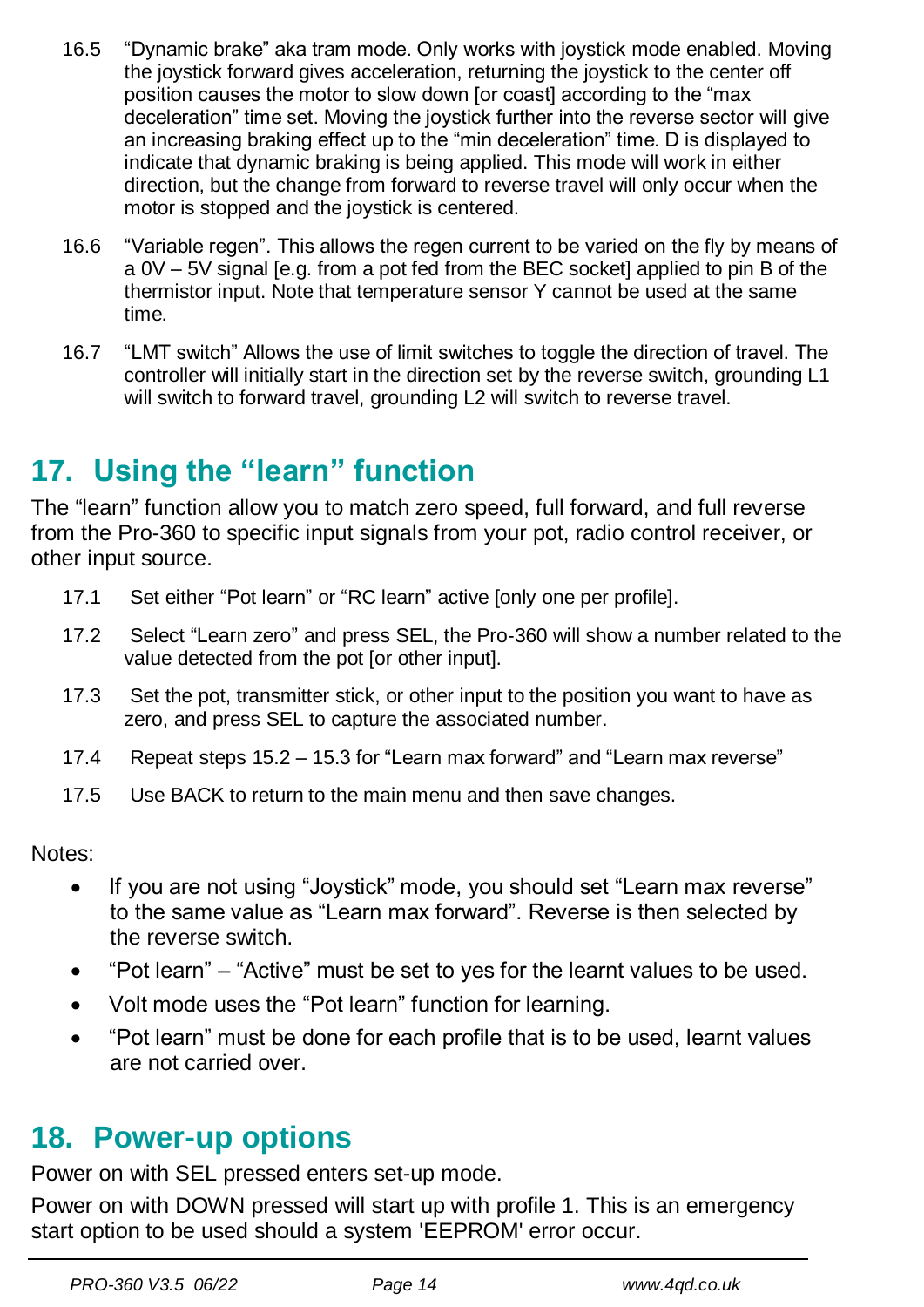# <span id="page-14-0"></span>**19. System settings [inc reset]**

- 19.1 About. Gives information on the model, software version, and serial number.
- 19.2 Factory reset. Allows the user to reset the Pro-360 to factory settings.
- 19.3 Firmware update. Allows new software to be installed via the uSD card reader.

Switch off the Pro-360, insert the uSD card containing the new software into the card holder, and switch on again with SEL pressed.

Navigate through the system settings menu to "Firmware" and then follow instructions. Remove the uSD card when finished.

### <span id="page-14-1"></span>**20. Mounting**

The Pro-360 has 2 6mm notches in the baseplate, use M6 bolts to secure to mountings.



<span id="page-14-2"></span>If the operating temperature of the Pro-360 regularly gets above 50'C we recommend fitting either additional heatsinking and / or cooling. A cooling fan can be driven from the parking brake socket. Uprated air and water cooled heatsinks are available from our website.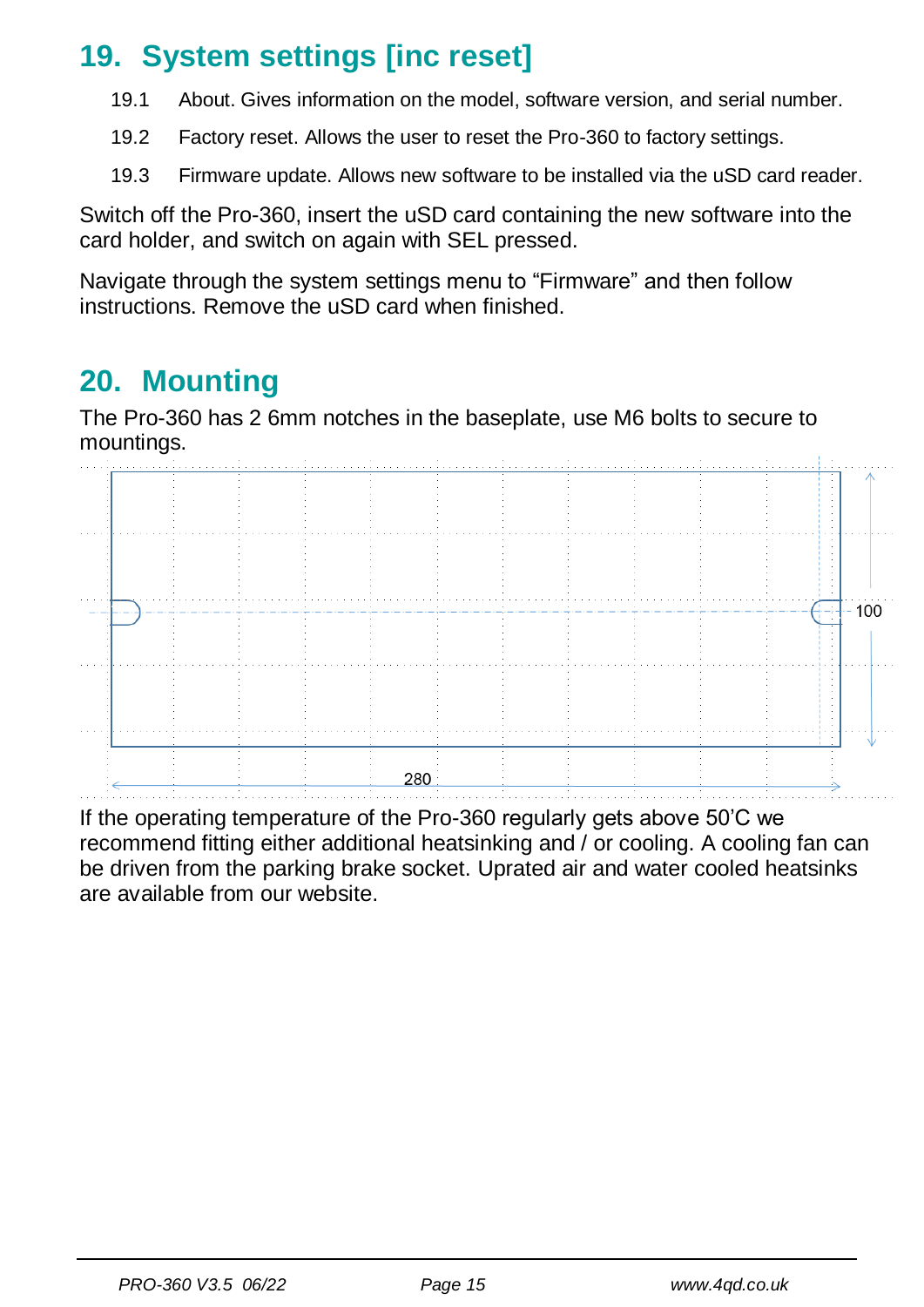# **21. Display mounting**

The LCD display can be detached from its normal place on the control board and mounted in a more convenient location for the operator. There is an optional display / adaptor board which combines a display mounting place with an alternative keypad.



The display adaptor board and cables can be found on our website.

# <span id="page-15-0"></span>**22. Fault finding**

The Pro-360 has an extensive list of fault codes and warning messages. This list is in the Support / Knowledgebase / Pro-360 section of our website.

There are two fuse tracks in the connections to the main control input, these are adjacent to the parking brake socket and aim to restrict damage in the event of a wiring fault. If a fuse track is blown a self-resetting fuse may be fitted or a single strand of 1A fuse wire.

### <span id="page-15-1"></span>**23. Service**

The Pro-360 has a 12 month warranty. Please see the service section of our website for full details.

It is also worth checking the troubleshooting section of our website for advice on how to find common installation problems.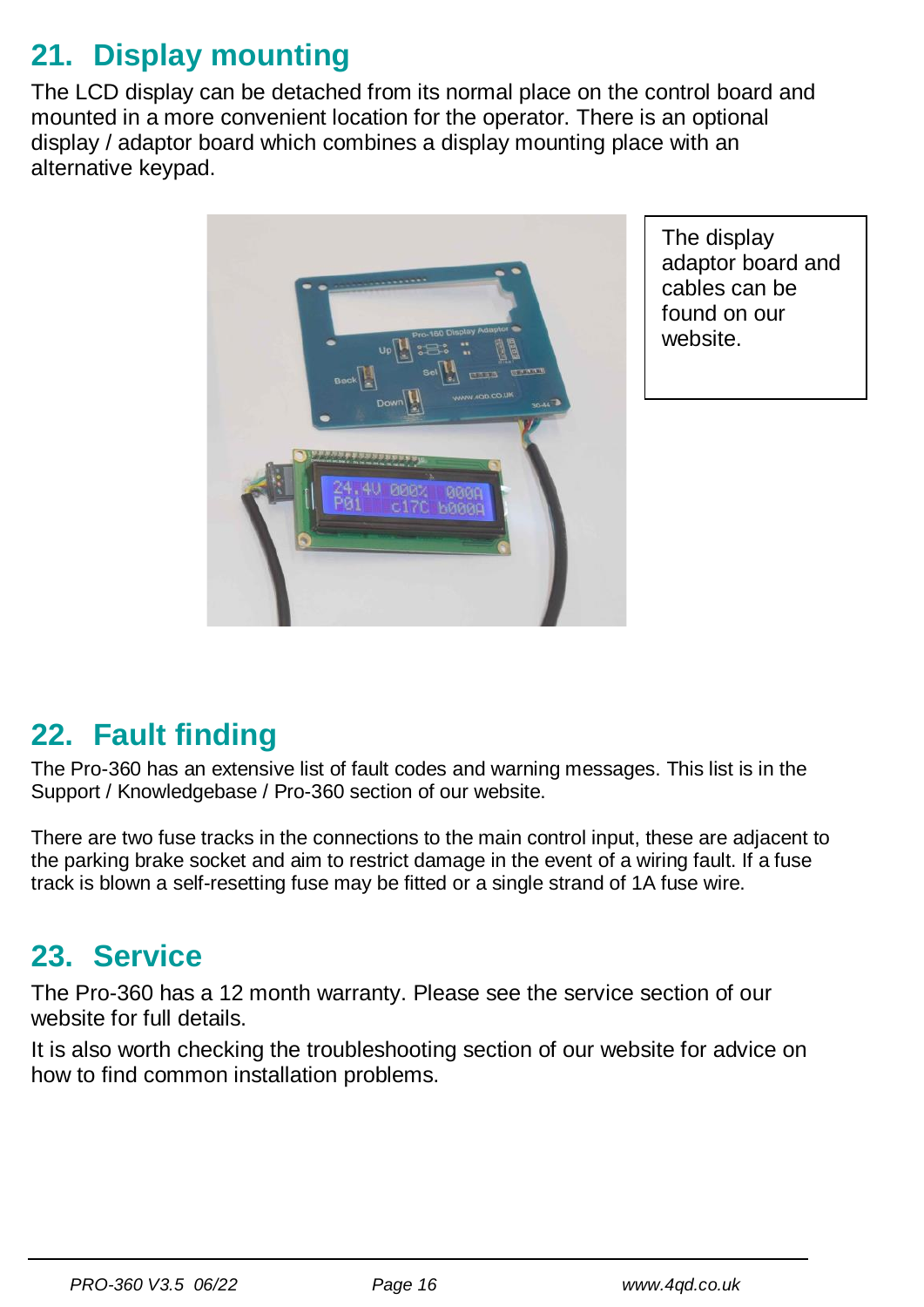|                      |                    |         |                |                 |                |             |           | Profile                        |                |         |                    |                 |
|----------------------|--------------------|---------|----------------|-----------------|----------------|-------------|-----------|--------------------------------|----------------|---------|--------------------|-----------------|
|                      |                    | Ā       | 5Z             | ឌ               | 4              | 59          | L         | 2d                             | æ.             | ፎ       | ድ<br>አ             | P11-15          |
|                      | Range              | Default | Small<br>loco  | Large<br>loco   | VBBnq<br>ទី    | ទ <u>ទី</u> | Joystick  | RC<br>single<br>end<br>6       | joystick<br>RC | 12V     | Dynamic<br>braking | Custom          |
|                      | $0.1 - 30$ sec     | 50      | 50             | 70              | 50             | 20          | 50        | 50                             | 50             | 50      | 50                 | SO              |
| Forward deceleration | $0.1 - 30$ sec     | 30      | 30             | 30              | 20             | $\cong$     | 30        | 30                             | 30             | 30      | 300                | 30              |
|                      | $1 - 100 %$        | 100     | 100            | 100             | 100            | 100         | 100       | 100                            | 100            | 100     | 100                | 100             |
|                      | $0 - 200A$         |         |                |                 |                |             |           | 140A / 200A depending on model |                |         |                    |                 |
| Reverse acceleration | $0.1 - 30$ sec     | 50      | 20             | $\overline{00}$ | 50             | 20          | 50        | 50                             | 50             | 50      | 50                 | 50              |
|                      | $0.1 - 30$ sec     | 30      | 30             | 30              | 20             | $\approx$   | 30        | 30                             | 30             | 30      | 300                | 30              |
|                      | $1 - 100 %$        | 100     | 50             | 50              | 50             | 100         | 100       | $\overline{00}$                | 100            | 100     | 100                | 100             |
|                      | $0 - 200A$         |         |                |                 |                |             |           | 140A / 200A depending on model |                |         |                    |                 |
|                      | $0 - 140A$<br>200A |         |                |                 |                |             |           | 120A / 175A depending on model |                |         |                    |                 |
|                      | On / off           | 5       | 5f             | 5ff             | δ              | 5f          | ð         | ð                              | ð              | 5       | ð                  | δ               |
|                      | 11 - $72$ Volts    | 220     | 220            | 220             | 220            | 220         | 220       | 220                            | 220            | 110     | 220                | 220             |
|                      | 11 $-72$ Volts     | 210     | 210            | 210             | 210            | 210         | 210       | 210                            | 210            | 105     | 210                | 210             |
| Parking brake delay  | $0.1 - 9.9$ sec    | \$      | $\overline{C}$ | $\overline{0}$  | $\overline{C}$ | $\approx$   | $\approx$ | $\approx$                      | $\approx$      | $\cong$ | $\approx$          | $\widetilde{=}$ |

# <span id="page-16-0"></span>**24. Default profile settings**

*PRO-360 V3.5 06/22 Page 17 www.4qd.co.uk*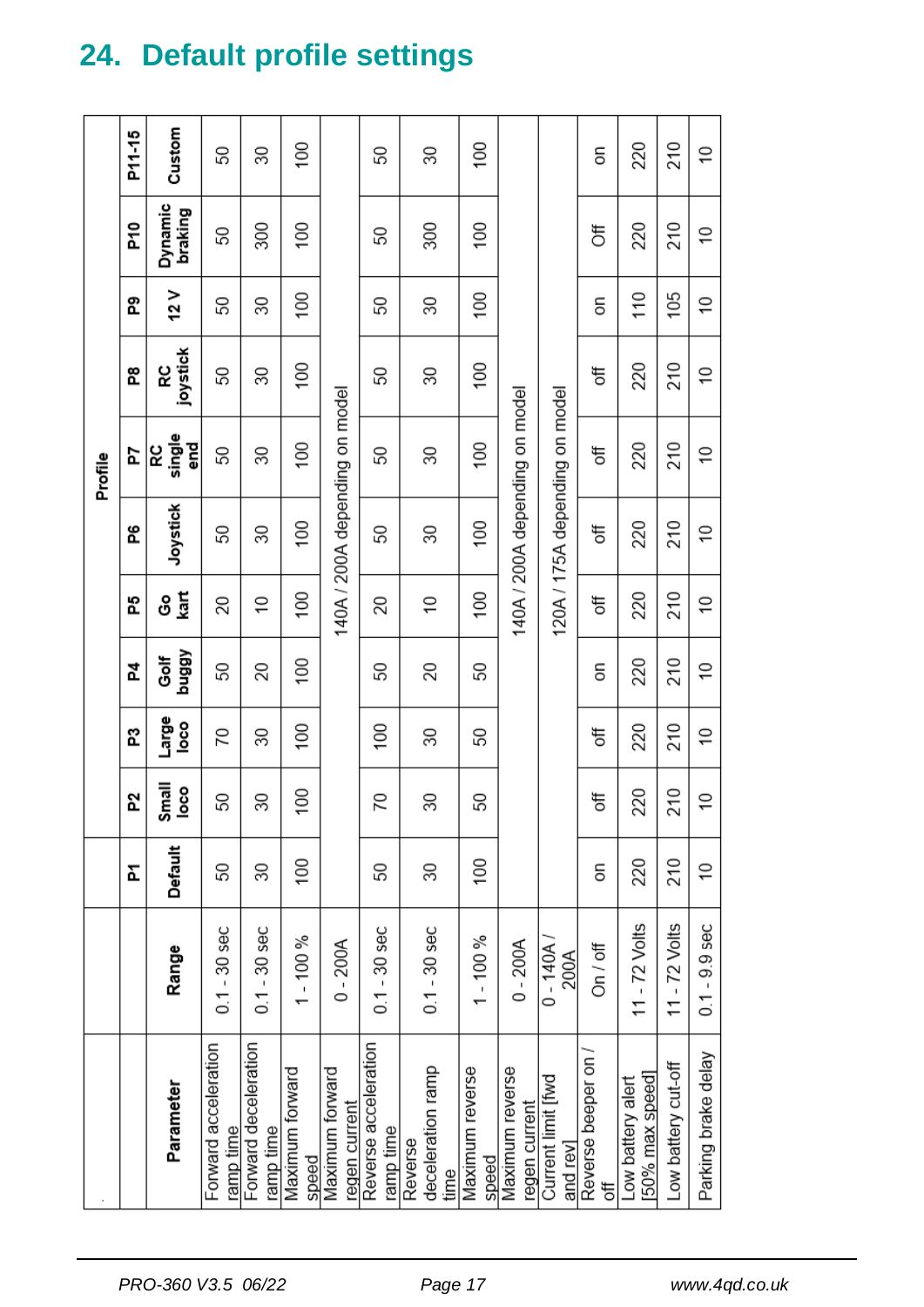|         | P11-15 | Custom              |                            | 0                   | Std        | pot             | ð             | $\approx$                        | 5                              | 1500       | 80                        | 80                        |
|---------|--------|---------------------|----------------------------|---------------------|------------|-----------------|---------------|----------------------------------|--------------------------------|------------|---------------------------|---------------------------|
|         | P10    | Dynamic<br>braking  |                            | 0                   | Std        | Pot             | δ             | $\approx$                        | 5                              | 1500       | 80                        | 80                        |
|         | ፎ      | 12V                 |                            | 0                   | Std        | pot             | ð             | ₽                                | 5                              | 1500       | 80                        | 80                        |
| Profile | æ.     | joystick<br>RC      |                            | 0                   | Std        | ပ္              | δ             | $\overline{C}$                   | 5                              | 1500       | 80                        | 80                        |
|         | 54     | single<br>end<br>RC |                            | 0                   | <b>Std</b> | ٢               | đ             | $\approx$                        | 5                              | 1500       | 80                        | 80                        |
|         | 6      | Joystick            |                            | $\circ$             | Std        | pot             | 5             | $\frac{1}{2}$                    | 5                              | 1500       | 80                        | 80                        |
|         | 운      | kart<br>ဒိ          |                            | 0                   | Std        | ğ               | ð             | $\approx$                        | 5                              | 1500       | 80                        | 80                        |
|         | 2      | VBBnq<br>Ğ<br>Golf  |                            | 0                   | Std        | pot             | ð             | $\overline{1}$                   | 5                              | 1500       | 80                        | 80                        |
|         | ជ      | Large<br>loco       |                            | 2                   | Std        | pot             | t             | $\overline{a}$                   | 5                              | 1500       | 80                        | 80                        |
|         | P.     | Small<br>loco       |                            | 3                   | Std        | pot             | ð             | $\overline{0}$                   | 5                              | 1500       | 80                        | 80                        |
|         | Ā      | Default             |                            | 0                   | Std        | pot             | ð             | $\overline{1}$                   | 5                              | 1500       | 80                        | 80                        |
|         |        | Range               | $0 - 10%$                  | $0 - 20$            | Std / Safe | Pot / RC / Volt | On / off      | $0 - 75%$                        | $0 - 99%$                      | 300 - 5000 | 40 - 95°C                 | 40 - 95°C                 |
|         |        | Parameter           | Parking brake<br>threshold | Alternative profile | Deadman    | Input method    | Joystick mode | Joystick throttle dead<br>band % | High pot / RC<br>lockout level | Max RPM    | temperature<br>TX warning | temperature<br>TY warning |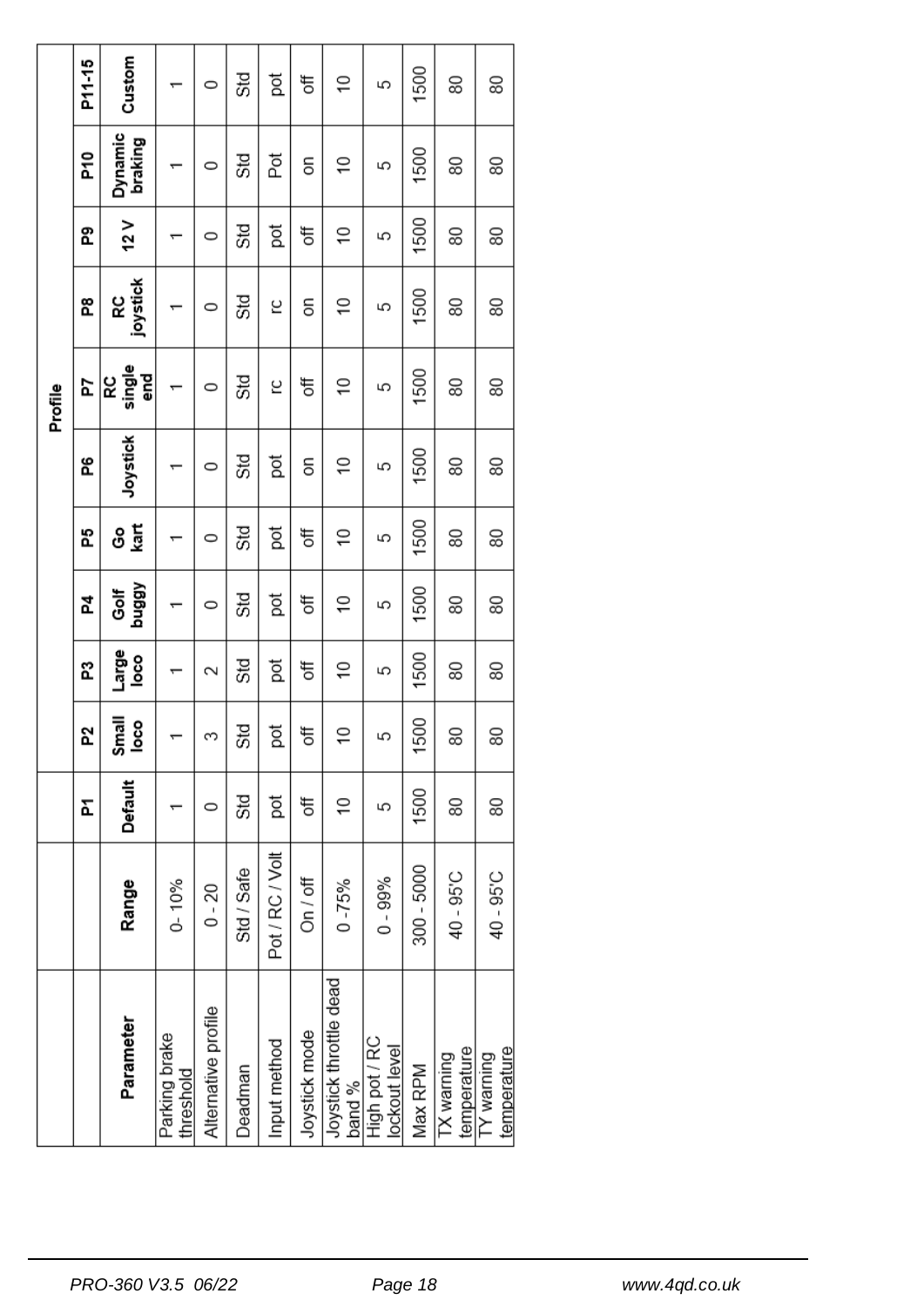# <span id="page-18-0"></span>**25. Specifications**

| <b>Technical Specification</b>        |                                                                      |                |  |  |  |  |  |  |
|---------------------------------------|----------------------------------------------------------------------|----------------|--|--|--|--|--|--|
|                                       |                                                                      | <b>Pro-360</b> |  |  |  |  |  |  |
|                                       | 360-S                                                                | 360-HV         |  |  |  |  |  |  |
| Nominal voltage range                 | $12 - 48$                                                            | $12 - 84$      |  |  |  |  |  |  |
| Minimum / max voltage                 | $10.5 - 65$                                                          | 10.5 - 96      |  |  |  |  |  |  |
| Motor current A [max]                 | 360                                                                  | 360            |  |  |  |  |  |  |
| Motor current A [1 minute]            | 300                                                                  | 300            |  |  |  |  |  |  |
| Motor current A<br>[continuous]       | Depends on cooling                                                   |                |  |  |  |  |  |  |
| Programmable<br>parameters            | See parameter table                                                  |                |  |  |  |  |  |  |
| Dimensions [mm]                       | 281 x 103 x 60                                                       |                |  |  |  |  |  |  |
| Weight [g]                            | ~1700a                                                               |                |  |  |  |  |  |  |
| <b>Power connections</b>              | M8 studs                                                             |                |  |  |  |  |  |  |
| Input                                 | 5k – 25k pot, RC [PWM], 0 – 4.7V                                     |                |  |  |  |  |  |  |
| <b>Reverse polarity</b><br>protection | N                                                                    |                |  |  |  |  |  |  |
| <b>Overvoltage protection</b>         | Y [65V]                                                              | Y [95V]        |  |  |  |  |  |  |
| <b>Pot fault protection</b>           | Y [50k]                                                              |                |  |  |  |  |  |  |
| <b>Thermal protection</b>             | Y @ 65'C [also for 2 external sensors]                               |                |  |  |  |  |  |  |
| Joystick/Wig-wag input                | Υ                                                                    |                |  |  |  |  |  |  |
| <b>Radio Control</b>                  | Y                                                                    |                |  |  |  |  |  |  |
| <b>Parking brake</b>                  | 1A max, delay and threshold programmable                             |                |  |  |  |  |  |  |
| <b>Inhibit function</b>               | Emergency stop input                                                 |                |  |  |  |  |  |  |
| <b>Other inputs</b>                   | Deadman, alt profile, speed, 2 x thermistor, 2<br>x limit, 2 x spare |                |  |  |  |  |  |  |
| <b>Powerdown state</b>                | Diode bridge across motor                                            |                |  |  |  |  |  |  |
| <b>Closed loop RPM control</b>        | Via software update                                                  |                |  |  |  |  |  |  |
| Ignition, electronic                  | Y                                                                    |                |  |  |  |  |  |  |
| Safety contactor circuit              | Y                                                                    |                |  |  |  |  |  |  |